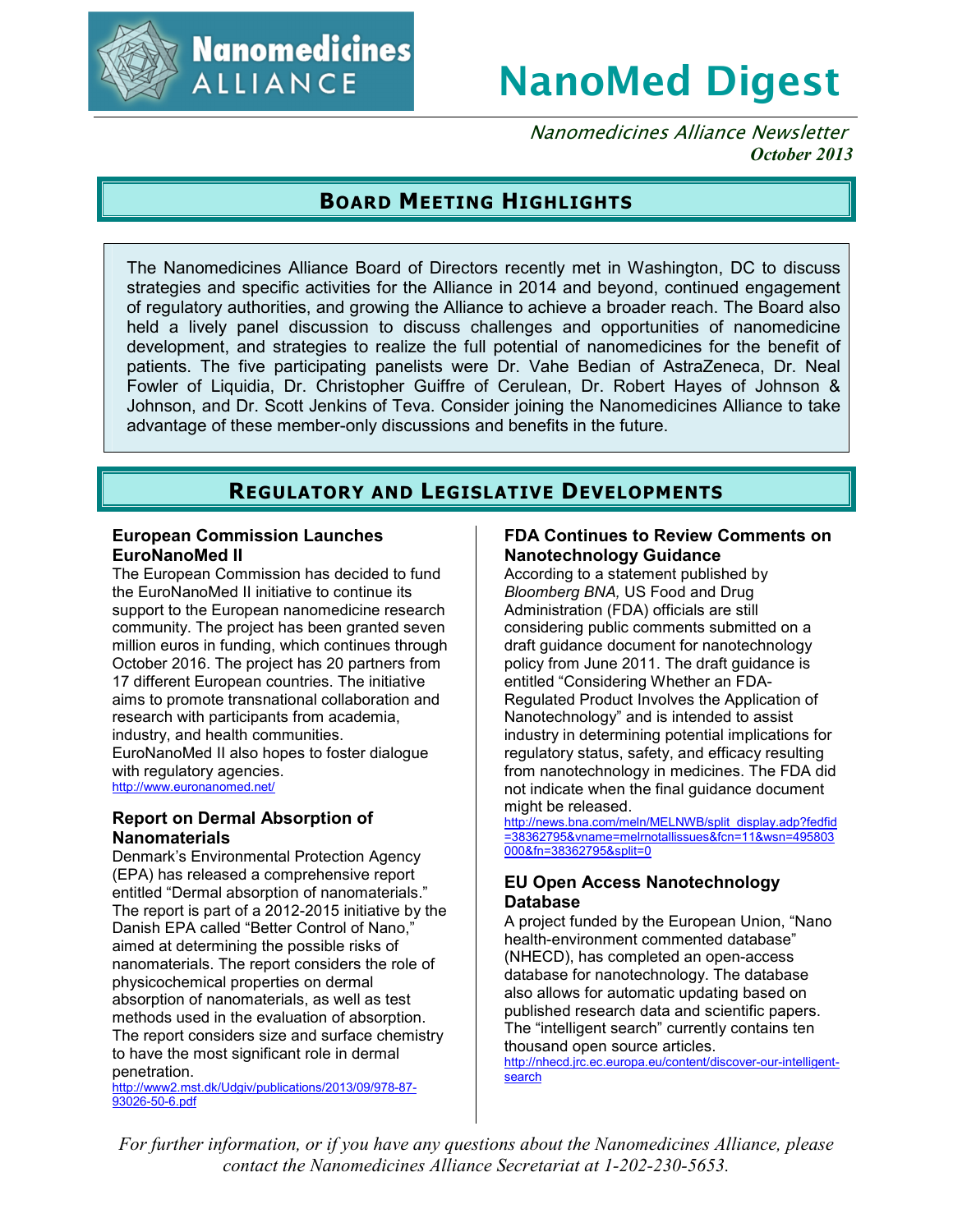#### **Nanoparticle Mucosal Vaccines Receive Funding**

Professors at the Sahlgrenska Academy at the University of Gothenberg in Sweden have received funding from the Knut and Alice Wallenberg Foundation to develop mucosal vaccines based on nanoparticle technology. The team will work with vaccine adjuvants and lipid nanoparticles. The team at Sahlgrenska Academy will work in cooperation with researchers at Lund University and Chalmers. http://www.sahlgrenska.gu.se/english/news\_and\_events/new s/News\_Detail/new-funding-for-development-of-mucosalvaccines-based-on-nanoparticle-technology.cid1185636

# **REVIEWS AND OTHER PUBLICATIONS OF INTEREST**

**Injectable Hydrogels from Triblock Copolymers of Vitamin E-Functionalized Polycarbonate and Poly(ethylene glycol) for Subcutaneous Delivery of Antibodies for Cancer Therapy.** Advanced Functional Materials, October 2013. Ashlynn L. Z. Lee, Victor W. L. Ng, Shujun Gao, James L. Hedrick,

Yi Yan Yang. http://onlinelibrary.wiley.com/doi/10.1002/adfm.201301307/a bstract;jsessionid=3B0E3C7011E39304BDD878294CEBE82 5.f04t02

**Using Fluorescence Lifetime Imaging Microscopy to Monitor Theranostic Nanoparticle Uptake and Intracellular Doxorubicin Release.** ACS Nano, October 2013. Johan S. Basuki, Hien T.T. Duong, Alexander Macmillan, Rafael B. Erlich, Lars Esser, Mia C. Akerfeldt, Renee Megan Whan, Maria Kavallaris, Cyrille Boyer, Thomas P. Davis.

http://pubs.acs.org/doi/abs/10.1021/nn404407g

**Layer-by-Layer Nanoparticles for Systemic Codelivery of an Anticancer Drug and siRNA for Potential Triple-Negative Breast Cancer Treatment.** ACS Nano, October 2013. Zhou J. Deng, Stephen W. Morton, Elana Ben-Akiva, Erik C. Dreaden, Kevin E. Shopsowitz, Paula T. Hammond.

http://pubs.acs.org/doi/abs/10.1021/nn4047925

**A nanopore machine promotes the vectorial transport of DNA across membranes.** Nature Communications, Vol. 4, Article No. 2415, September 2013. Lorenzo Franceschini, Misha Soskine, Annemie Biesemans, Giovanni Maglia. http://www.nature.com/ncomms/2013/130912/ncomms3415/f ull/ncomms3415.html

#### **High-efficiency liposomal encapsulation of a tyrosine kinase inhibitor leads to improved in vivo toxicity and tumor response profile.**

Internation Journal of Nanomedicine, Vol. 8, No. 1, pp. 3991 – 4006, October 2013. Rajesh Mukthavaram, Pengfei Jiang, Rohit Saklecha, Dmitri Simberg, Ila Sri Bharati, Natsuko Nomura, Ying Chao, Sandra Pastorino, Sandeep C Pingle, Valentina Fogal, Wolf Wrasidlo, Milan Makale, Santosh Kesari.

http://www.dovepress.com/high-efficiency-liposomalencapsulation-of-a-tyrosine-kinase-inhibitor-peer-reviewedarticle-IJN

**Tracking Viral Genomes in Host Cells at Single-Molecule Resolution.** Cell Host & Microbe, Vol. 14, Issue 4, pp. 468 – 480, October 2013. I-Hsuan Wang, Maarit Suomalainen, Vardan Andriasyan, Samuel Kilcher, Jason Mercer, Anne Neef, Nathan W. Luedtke, Urs F. Greber. http://www.cell.com/cell-hostmicrobe/retrieve/pii/S1931312813003247

# **CONFERENCES AND WORKSHOPS**

#### **NanoBIG: Nanotechnology in Healthcare, December 5-6, 2013, San Diego, CA, USA**

**Nanocomposites** Medical devices Preventive healthcare applications http://www.tcbi.org/files/brochures/nanoBIGSanDiegoInform ation.pdf

**ICON-NANO 2013, December 10-12, 2013, Gujarat, India Nanodevices** Drug nanoparticles Nanocatalyst Pharmaceutical applications http://icon-nano2013.in/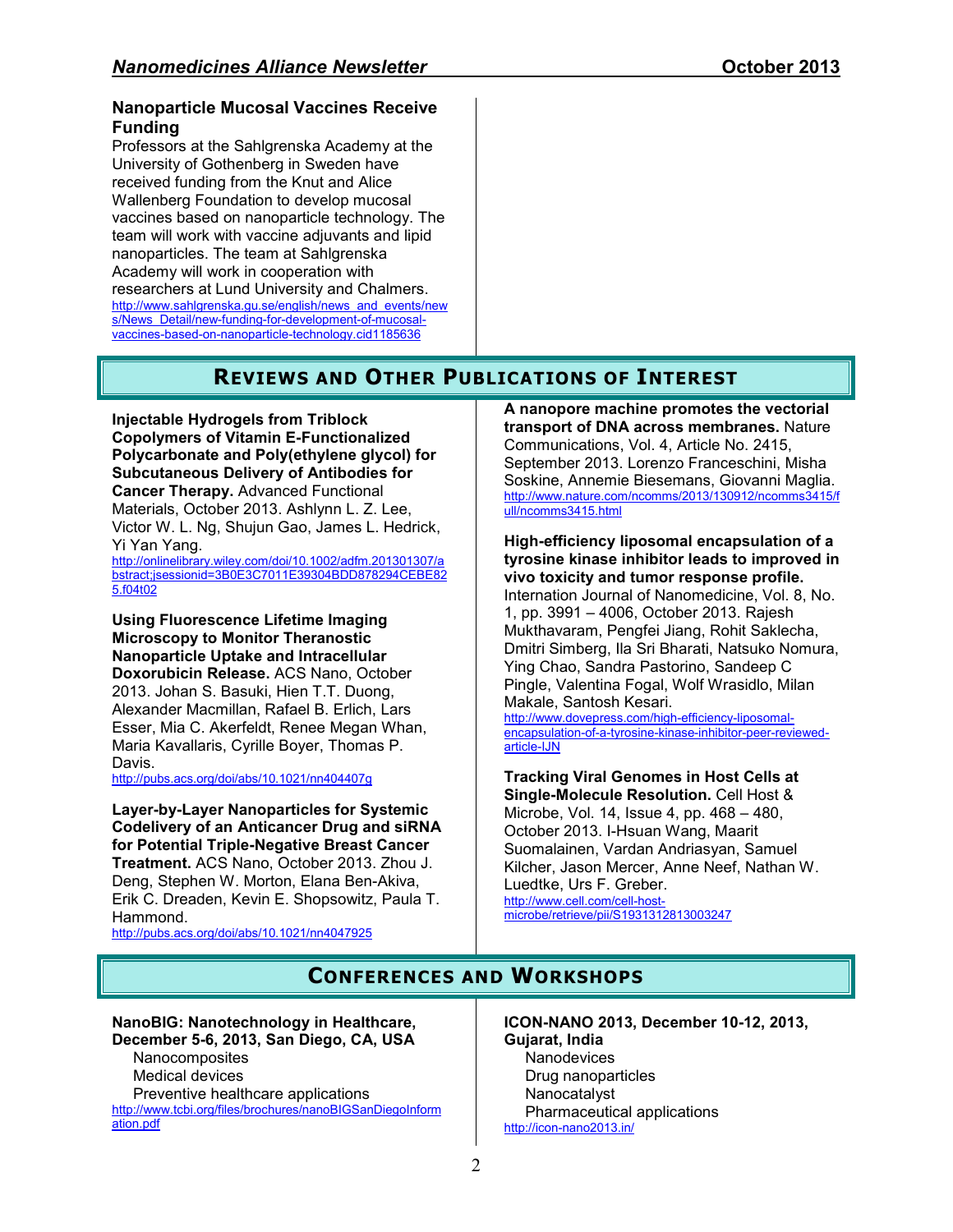#### **MicroNano Conference 2013, December 11-**

**12, 2013, Ede, The Netherlands**  Disease biomarker detection Pharmaconutrient carriers Biological applications Nanotechnology in medicine http://www.micronanoconference.nl/home.html

#### **IEEE Workshop on Nanoinformatics for Biomedicine, December 18-21, 2013, Shanghai, China**

Computational toxicology Nanomaterial-biological interactions Translational research Risk assessment and regulation

http://workshops.i-a-i.com/nanoinfo2013

#### **Euro-Mediterranean Conference on Natural Products: From Biotechnology to Nanomedicine, January 4-6, 2014, Cairo, Egypt**

Biotechnology Pharmacogenomics **Pharmacokinetics** Pharmacodynamics Nano formulations Nano particle delivery **Toxicology** http://www.bionats.org/

**Nanotechnology PQRI Workshop – Nanomaterial Drug Products: Current Experience and Management of Potential Risks, January 14-15, 2014, Rockville, MD, USA** 

Regulatory approaches

Risk assessement Impact of nanomaterials **Characterization** Manufacturing considerations http://www.pqri.org/pdfs/Nano\_Preliminary%20Program%20 Brochure.pdf

#### **ASME 2014 3rd Global Congress on Nanoengineering for Medicine and Biology, February 2-5, 2014, San Francisco, CA, USA**

Therapeutics and Drug Delivery Regenerative Medicine and Tissue Engineering Modeling and Materials in Physiology, Disease, and Treatment Nanotoxicology http://www.asmeconferences.org/NEMB2014/

#### **BioNanoMed 2014, March 26-28, 2014, Krems, Austria**

Nanomedicines Innovation Diagnostics and Therapy Regenerative Medicine Imaging Technology Nano Safety http://www.bionanomed.at/index.php?id=26

#### **Nanotechnology for Health Care Conference, April 2-4, 2014, Petit Jean Mountain, Arkansas, USA**

Disease Diagnostics **Therapeutics** Prevention http://arkansasnanohealth.com/

# **REFERENCE SECTION**

## **Nanobio- and Nanomedicine Companies**

Listed alphabetically: http://www.nanowerk.com/nanotechnology/nanomaterial/nan obiomedicine\_a.php

## **Nano Organizations**

National Center for Toxicological Research (NCTR): http://www.fda.gov/AboutFDA/CentersOffices/NCTR/default. htm

National Nanotechnology Initiative (NNI): http://www.nano.gov/

Nano Science and Technology Consortium (NSTC): http://www.nstc.in/

Nano Science and Technology Institute (NSTI): http://www.nsti.org/

The Nanotechnology Institute (NTI): http://nanotechinstitute.org/

## **Nano Journals**

American Chemical Society -- Nano Letters: http://pubs.acs.org/journal/nalefd

Institute of Physics – Nanotechnology: http://iopscience.iop.org/0957-4484/

Journal of Nanoscience and Nanotechnology: http://www.aspbs.com/jnn/

NanoTrends - A Journal of Nanotechnology and its Applications: http://www.nstc.in/journal/default.aspx

BCC Research -- Nanotechnology Reports: http://www.bccresearch.com/index/category/code/nanotechn ology